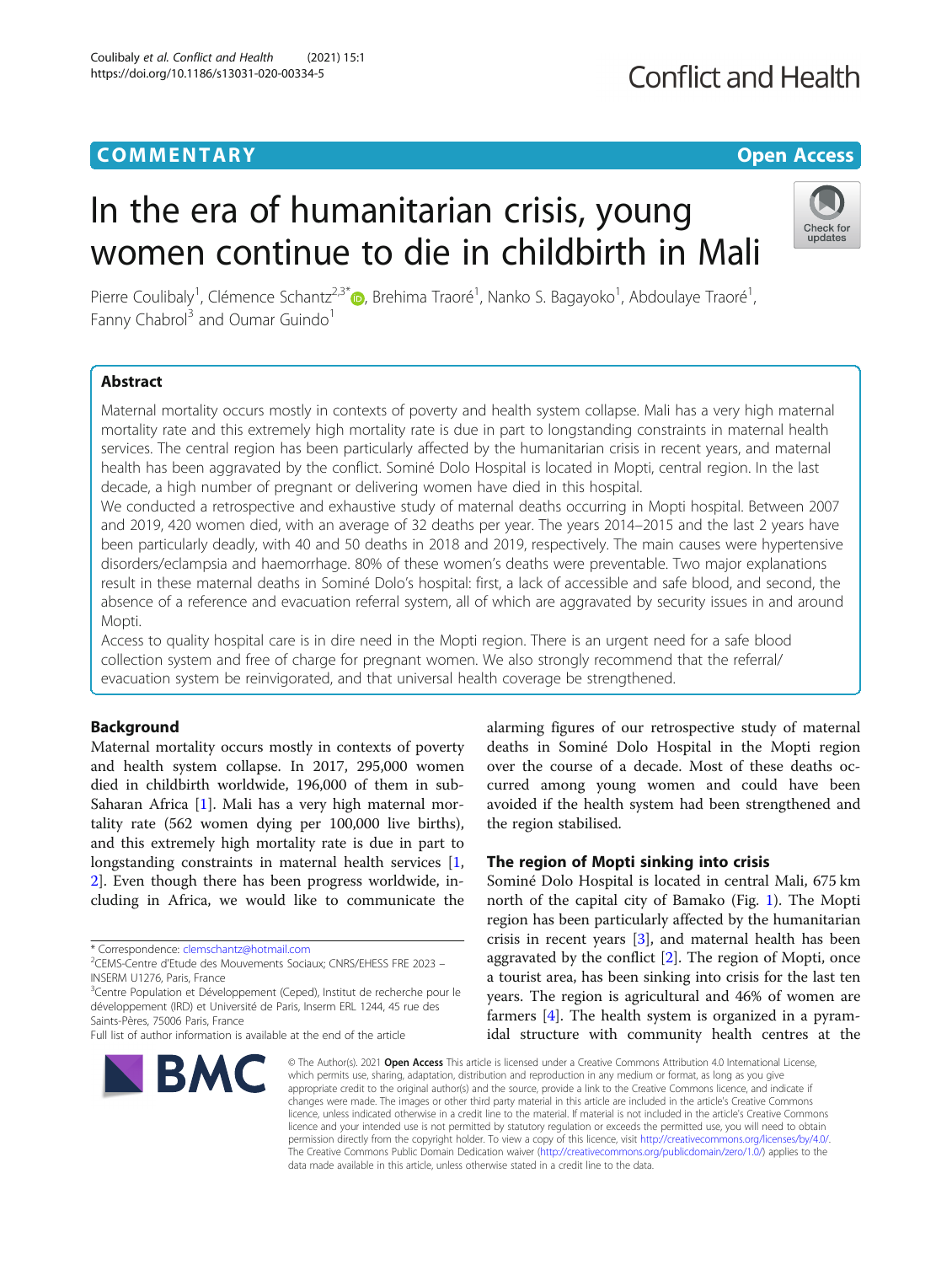bottom of the pyramid (first referral), reference health centres for second referral and then regional hospitals. The Sominé Dolo regional hospital in Mopti is therefore the last level of recourse in the region where women with a pathology are transferred (e.g. eclampsia, uterine ruptures, severe hemorrhages). In the Mopti region, during the last five years, 16% of women received no prenatal care during their pregnancy and 45.5% gave birth at home. 93% of women do not have medical insurance [[4\]](#page-3-0).

Sominé Dolo is the unique referral hospital for the region. The hospital moved within a new building in Sevare in 2012 but is still insufficiently equipped to face the increasing number of war injuries and intercommunity casualties. To attend to pregnant women, the hospital has a gynaecological obstetrics department with 21 beds and qualified staff, including two gynaecologist obstetricians, six midwives and four obstetric nurses in 2019. In 2019, 1690 women gave birth in this hospital including 60% who were referred/evacuated from another health facility. In the last decade, a high number of pregnant or delivering women have died in this hospital.

## An exhaustive study of maternal deaths

We conducted a retrospective and exhaustive study of maternal deaths occurring in the service over the last

13 years, from 2007 to 2019. Maternal deaths were defined in this study as women who die during pregnancy or childbirth in the hospital. These figures are therefore underestimated compared to the official definition of maternal death, which includes women dying within 42 days postpartum. These data therefore do not include women who died at home or in other health centres in the region. The delivery registers, the maternal death register, the quarterly activity report from the hospital and the maternal death audit book constitute our main sources of data. The data



<span id="page-1-0"></span>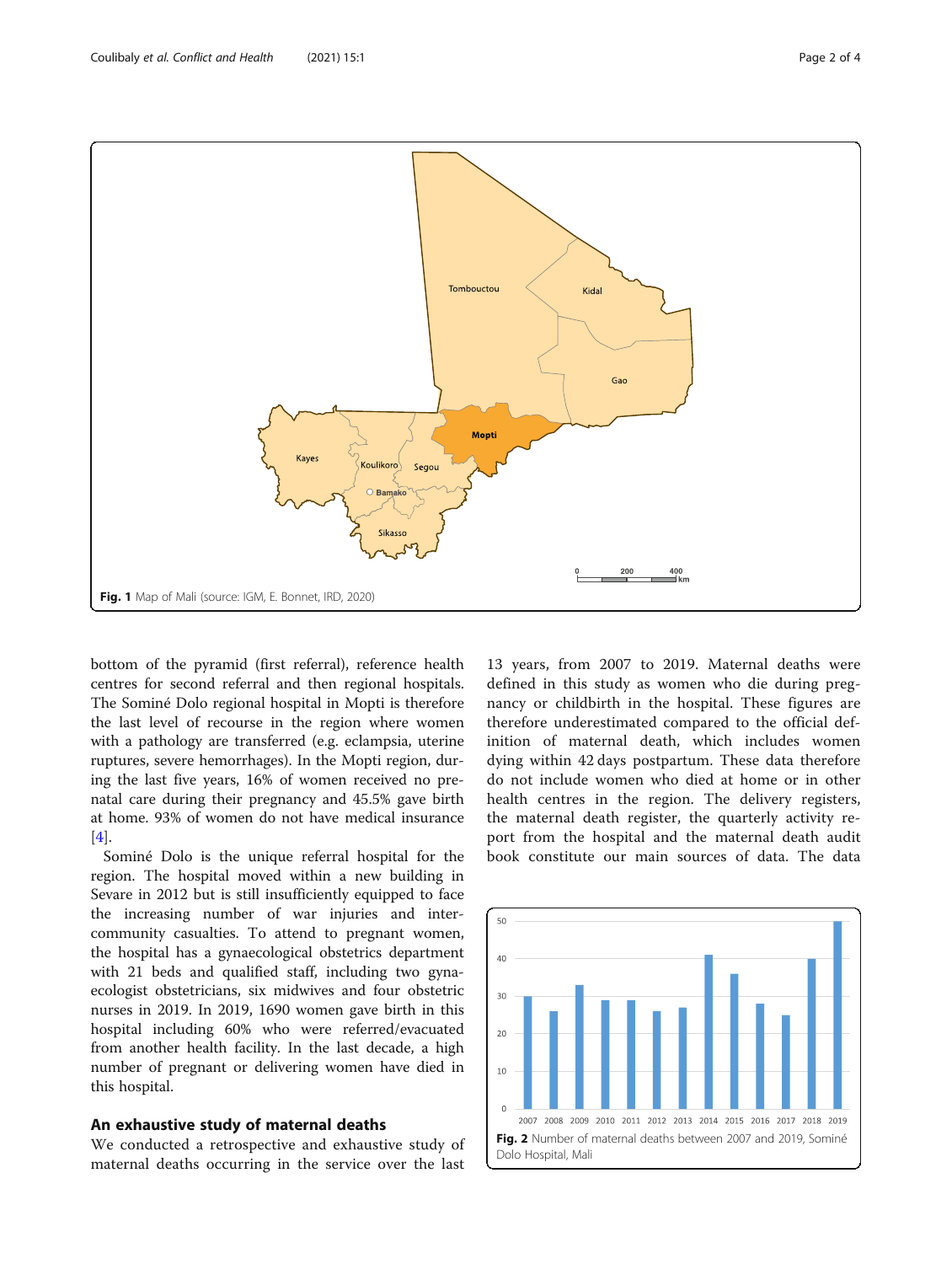#### Table 1 Fanta's story

Fanta arrives at Somine Dolo Hospital on January 30, 2018 at 2:00 am. She is 26 years old and pregnant for the fourth time with only one living child. She is brought by her parents by pirogue (15 km/h) for haemorrhage in the third trimester of pregnancy. She had stayed 14 h earlier in the community health centre of her locality in the north of the country in the Timbuktu region. This health centre is 200 km from the hospital in Mopti. We received her in a state of haemorrhagic shock due to a retroplacental hematoma. On admission the blood pressure and pulse are impregnable with cold extremities and conjunctival pallor. She has no donor, and there is no blood available in the laboratory compatible with her group. She died 15 min after admission in haemorrhagic shock without being transfused.

were manually processed using a survey form that has been drawn up previously.

ban on travel from 6 p.m. in this region due to a lack of safety.

## Women arriving too late and dying too young

In Mopti hospital, 420 women died between 2007 and 2019, with an average of 32 deaths per year. The years 2014–2015 and the last 2 years have been particularly deadly, with 40 and 50 deaths in 2018 and 2019, respectively (Fig. [2\)](#page-1-0). Forty percent of the women who died were young, between the ages of 18 and 25. The main causes were hypertensive disorders/eclampsia (26%) and haemorrhage (23%). More than half of these women (51%) died within the first hour of admission to the hospital, suggesting that they arrived in very serious condition. Of these 420 women who died, 164 cases could be audited. These audits showed that 80% of these women's deaths were preventable. Tables 1 and 2 present women's trajectories in order to show the severity of the structural obstacles encountered by women and their families.

#### Lack of blood and failure of the referral system

As these stories show, there are several explanations for the late recourse to care in Mali, including financial obstacles, but two other major explanations result in these maternal deaths in Sominé Dolo's hospital: first, a lack of blood, and second, the absence of a reference and evacuation referral system. Mali has a serious shortage of blood for transfusion, and patients are often unofficially asked to pay for the blood they receive [\[5](#page-3-0)]. This failure of the reference and evacuation referral system has been aggravated by several crises in the Sahelian zone since 2012. Ambulances are targets of recurrent attacks, and patients experience hardship in accessing health centres, including a

# Conclusion

Despite recent progress in reducing child mortality and improving maternal health in sub-Saharan Africa [[6](#page-3-0)], facilities are still under-staffed and underresourced in Mali [[7\]](#page-3-0) and require immediate action to eliminate preventable maternal deaths. The deaths of young women affect an entire family and community, and despite the user fee exemption policy related to caesarean section that was implemented in 2005 in Mali, families are still facing catastrophic expenditures related to emergency obstetric care. These high expenses (the highest of all being the costs of treatment) lead to serious long-lasting consequences that undermine the well-being of entire households, such as food insecurity, indebtedness and overall impoverishment [[5](#page-3-0)]. With the COVID-19 pandemic, women's sexual and reproductive rights in humanitarian and fragile settings are threatened more than ever [[8\]](#page-3-0) and low-income countries will face an increase in maternal deaths [\[9\]](#page-3-0). It is important to continue and systematise audit sessions for maternal deaths, as they are crucial in collectively documenting clinical cases and noting preventable maternal deaths [[10\]](#page-3-0). We would like to call on health authorities to prioritise these lifesaving services. First, we recommand that the referral/evacuation system be reinvigorated and secured. Second we recommend that a blood bank be created to ensure the availability of blood products 24 h a day. Thirdly, and more broadly, quality of care and affordability should be comprised within a universal health coverage system.

### Table 2 Awa's story

Awa is a 30 year old pregnant woman. This is her fifth pregnancy, she has three living children and an early neonatal death in her fourth pregnancy. She gave birth with great difficulty the last time.

We receive her at the Sominé Dolo Hospital in Mopti on April 11, 2019 at 7:30 pm. She was evacuated from the health district of Bankass located 130 km from our hospital for uterine rupture. She did not make any prenatal visit. She has been in labor for 2 days at home. After the failed attempt to deliver at home, she was brought to the reference health centre in Bankass by animal-drawn cart. The diagnosis of uterine rupture was made and she arrived at the Sominé Dolo hospital by ambulance after a 3-h journey. She was very anemic, accompanied by her very elderly mother-in-law who was unable to give blood and weak. Her husband's brother had to leave his village to come the next day. We performed a subtotal hysterectomy. She received a single bag of blood that belongs to another patient. She died 1 h after the operation. There were no other blood bag available for her.